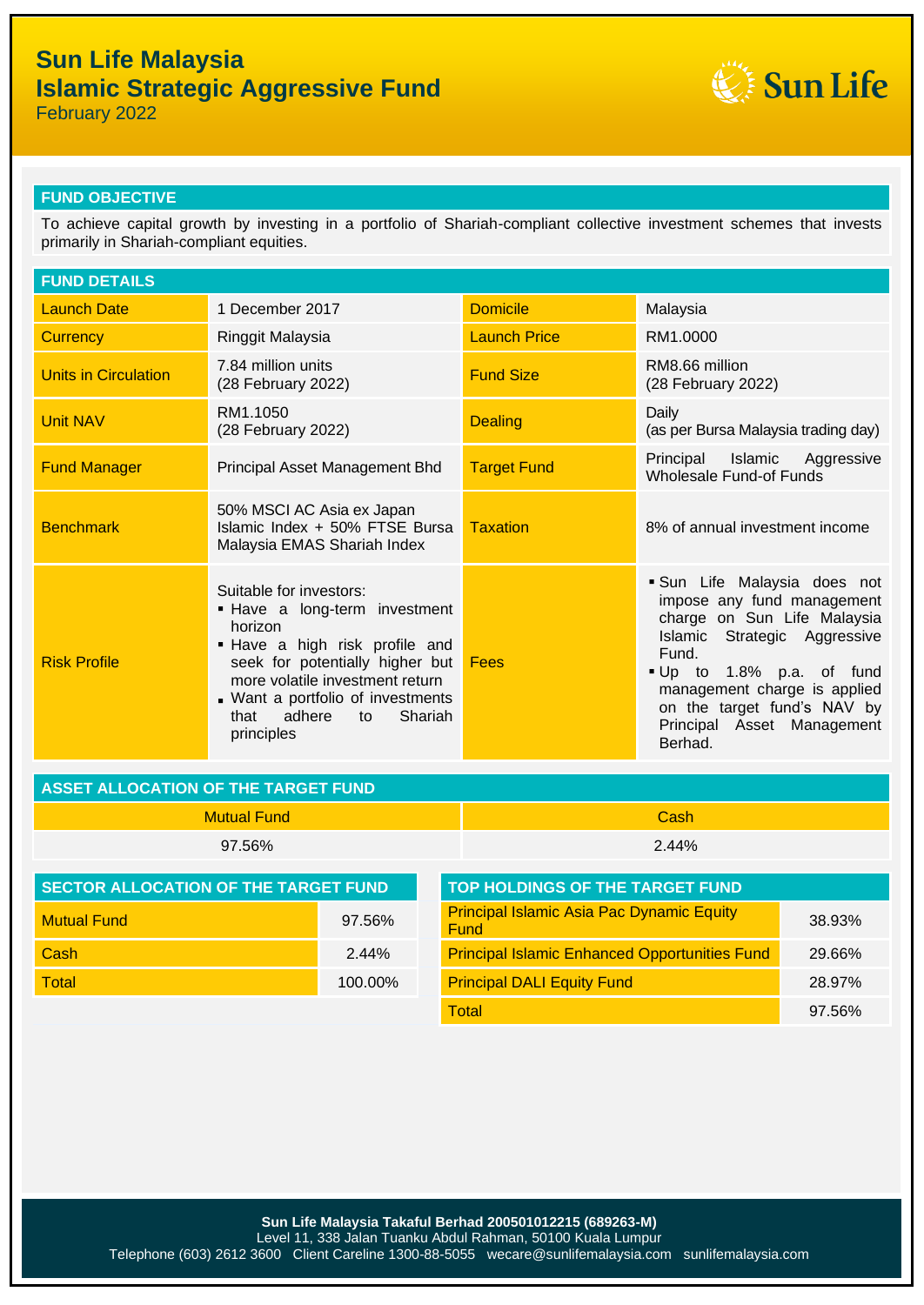

## **PERFORMANCE RECORD**

This fund feeds into Principal Islamic Aggressive Wholesale Fund-of-Funds ("target fund") with the objective to achieve capital growth by investing in a portfolio of Shariah-compliant collective investment schemes that invest primarily in Shariah-compliant equities.

Table below shows the investment returns of Sun Life Malaysia Islamic Strategic Aggressive Fund versus its benchmark as at 28 February 2022:

| $\frac{9}{6}$    | <b>YTD</b> | <b>1M</b> | 3M      | 6M      | 1-Year  | <b>3-Years</b> | <b>Since</b><br><b>Inception</b> |
|------------------|------------|-----------|---------|---------|---------|----------------|----------------------------------|
| Fund*            | $-3.85$    | 0.96      | $-2.45$ | $-3.39$ | $-4.35$ | 22.30          | 10.50                            |
| <b>Benchmark</b> | $-2.76$    | 0.97      | $-0.65$ | $-5.28$ | $-6.04$ | 16.00          | 4.31                             |

*\* Calculation of past performance is based on NAV-to-NAV*

**Notice: Past performance of the fund is not an indication of its future performance which may differ. The fund performance is not guaranteed.**

### **FUND MANAGER'S COMMENTS**

In February, the Fund rose 0.96% underperforming the benchmark by 0.01ppt as the Islamic Index fell 2.3% during the month, led by China and India while ASEAN was more resilient and posted positive returns. The selloff was led by the Russia-Ukraine conflict towards the end of the month, which led to a spike in global energy prices in oil, natural gas and coal.

Beyond the Russia-Ukraine conflict, the near term inflation print will be complicated by the supply side impact on various commodities especially energy from the Ukrainian invasion. Market expectations implied by the Fed Funds Future is pricing 5-6 rate hikes for 2022. The trajectory of inflation and resultant bond yields from here-on would be a key indicator of any reversion in investor appetite.

In China, the government will maintain its supportive monetary and fiscal policy after a self-inflicted slowdown last year. Specific stocks are likely to benefit from regulatory tailwinds or sectors with drivers that are less dependent on the macro.

We are fully invested and plan to diversify our holdings across businesses and geographies to improve our portfolio's resilience. Our recent purchases were in the areas of ASEAN healthcare, chip designer and glass maker. We funded these purchases by trimming stocks where growth durability is lacking and where high commodity prices could be an issue.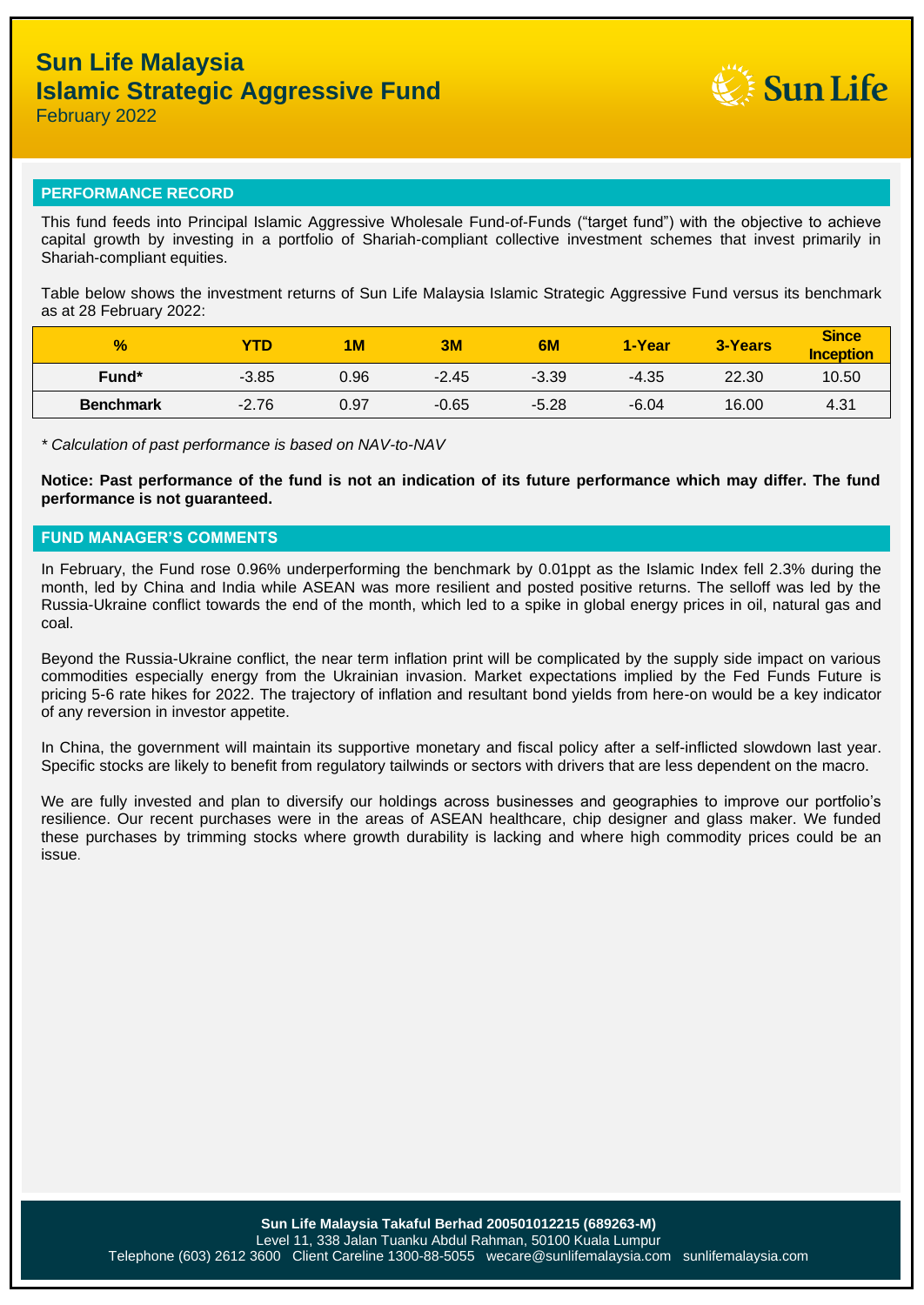# **Sun Life Malaysia Islamic Strategic Aggressive Fund**



February 2022

| <b>RISKS</b>                                                                                                     |                                                                                                                                                                                                                                                                                                                                                                                                                                                                                                                                                                                                                                                                                                                                                                                                                                                                                                                                                |  |  |  |
|------------------------------------------------------------------------------------------------------------------|------------------------------------------------------------------------------------------------------------------------------------------------------------------------------------------------------------------------------------------------------------------------------------------------------------------------------------------------------------------------------------------------------------------------------------------------------------------------------------------------------------------------------------------------------------------------------------------------------------------------------------------------------------------------------------------------------------------------------------------------------------------------------------------------------------------------------------------------------------------------------------------------------------------------------------------------|--|--|--|
| All investment carries some form of risks. The potential key risks include but are not limited to the following: |                                                                                                                                                                                                                                                                                                                                                                                                                                                                                                                                                                                                                                                                                                                                                                                                                                                                                                                                                |  |  |  |
| <b>Market risk</b>                                                                                               | Market risk refers to the possibility that an investment will lose value because of a general<br>decline in financial markets, due to economic, political and/or other factors, which will result in<br>a decline in the target fund's NAV.                                                                                                                                                                                                                                                                                                                                                                                                                                                                                                                                                                                                                                                                                                    |  |  |  |
| <b>Inflation risk</b>                                                                                            | This is the risk that your investment in the target fund may not grow or generate income at a<br>rate that keeps pace with inflation. This would reduce your purchasing power even though the<br>value of the investment in monetary terms has increased.                                                                                                                                                                                                                                                                                                                                                                                                                                                                                                                                                                                                                                                                                      |  |  |  |
| <b>Manager's Risk</b>                                                                                            | This risk refers to the day-to-day management of the target fund by Principal which will<br>impact the performance of the target fund. For example, investment decisions undertaken by<br>Principal, as a result of an incorrect view of the market or any non-compliance with internal<br>policies, investment mandate, the deed, relevant law or guidelines due to factors such as<br>human error or weaknesses in operational process and systems, may adversely affect the<br>performance of the target fund.                                                                                                                                                                                                                                                                                                                                                                                                                              |  |  |  |
| <b>Reclassification of</b><br><b>Shariah status risk</b>                                                         | This risk refers to the risk that the currently held Shariah-compliant securities in the target<br>fund may be reclassified as Shariah non-compliant in the periodic review of the securities by<br>the Shariah Advisory Council of the Securities Commission Malaysia (SACSC), Shariah<br>adviser of the issuer, the Shariah Adviser or the Shariah boards of the relevant Islamic<br>indices. If this occurs, Principal will take the necessary steps to dispose of such securities.<br>There may be opportunity loss to the target fund due to the target fund not being allowed to<br>retain the excess gains derived from the disposal of the Shariah non-compliant securities. In<br>the event that the Shariah non-compliant securities are disposed of at a price lower than the<br>investment cost, it may adversely affect the value of the target fund. Thus, it may cause the<br>NAV of the target fund or price of units to fall. |  |  |  |
| <b>Risk associated with</b><br>investing in Islamic CIS                                                          | Since the target fund will invest entirely into Islamic CIS, there is a risk of concentration into<br>Islamic CIS, in which the Islamic CIS's management company has absolute discretion over<br>the Islamic CIS's investment technique and knowledge, operational controls and<br>management. In the event of mismanagement of the Islamic CIS and/or the management<br>company, the NAV of the target fund, which invests into those Islamic CIS would be affected<br>negatively. Should the situation arise, Principal will seek for another Islamic CIS that is<br>consistent with the objective of the target fund.                                                                                                                                                                                                                                                                                                                       |  |  |  |
| <b>Country risk</b>                                                                                              | The target fund may invest into Islamic CIS which can be domiciled in various countries.<br>Therefore, the target fund will be subjected to risks specific to the countries in which the<br>Islamic CIS are domiciled. Such risks include adverse changes in economic fundamentals,<br>social and political stability, laws and regulations and foreign investments policies. These<br>factors may have an adverse impact on the price of the Islamic CIS, which will depress the<br>Islamic CIS's NAV growth, and consequently depress the target fund's NAV growth.                                                                                                                                                                                                                                                                                                                                                                          |  |  |  |

**Sun Life Malaysia Takaful Berhad 200501012215 (689263-M)** Level 11, 338 Jalan Tuanku Abdul Rahman, 50100 Kuala Lumpur Telephone (603) 2612 3600 Client Careline 1300-88-5055 wecare@sunlifemalaysia.com sunlifemalaysia.com